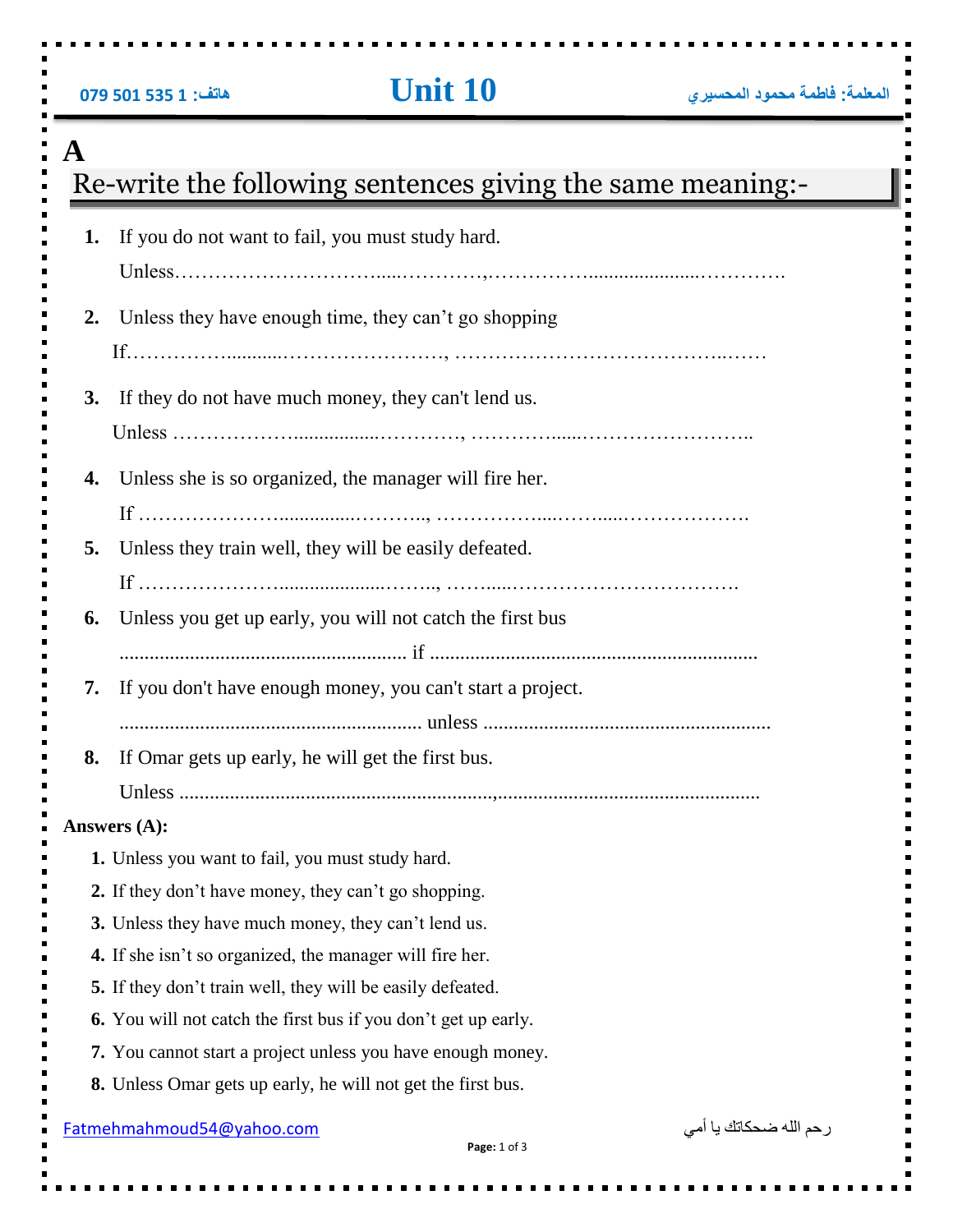|    | 079 501 535 1 079         | <b>Unit 10</b>                                                                                 | المعلمة: فاطمة محمود المحسيري |
|----|---------------------------|------------------------------------------------------------------------------------------------|-------------------------------|
| B  |                           |                                                                                                |                               |
| 1. |                           | Because he studied hard, he got the best mark.                                                 |                               |
| 2. |                           | He made many mistakes so he didn't pass the exam.                                              |                               |
| 3. |                           | He got up late, so his taxi got stuck in heavy traffic, on the way to the airport.             |                               |
| 4. |                           | The postman did not come to our town yesterday because it was a holiday.                       |                               |
| 5. |                           | He wasn't ill, so he worked harder than before.                                                |                               |
| 6. |                           | He put himself in my shoes, so he didn't blame me.                                             |                               |
| 7. |                           | I didn't have any money, so I borrowed from my friend.                                         |                               |
|    | Answers (B):              | 1. If he hadn't studied hard, he wouldn't have got the best mark.                              |                               |
|    |                           | 2. If he hadn't made many mistakes, he would have passed the exam.                             |                               |
|    | airport.                  | 3. If he hadn't got up early, his taxi wouldn't have got stuck in heavy traffic, on the way to |                               |
|    | 4.                        | If it hadn't been a holiday, the postman would have come to our town yesterday.                |                               |
|    | 5.                        | If he had been ill, he wouldn't have worked harder than before.                                |                               |
|    | 6.                        | If he hadn't put himself in my shoes, he would have blamed me.                                 |                               |
|    |                           | 7. If I had had any money, I wouldn't have borrowed from my friend.                            |                               |
|    |                           |                                                                                                |                               |
|    | Fatmehmahmoud54@yahoo.com |                                                                                                | ر حم الله ضحكاتك يا أمي       |

 $\blacksquare$ 

 $\blacksquare$ 

 $\blacksquare$ 

 $\blacksquare$ 

 $\blacksquare$ 

 $\blacksquare$